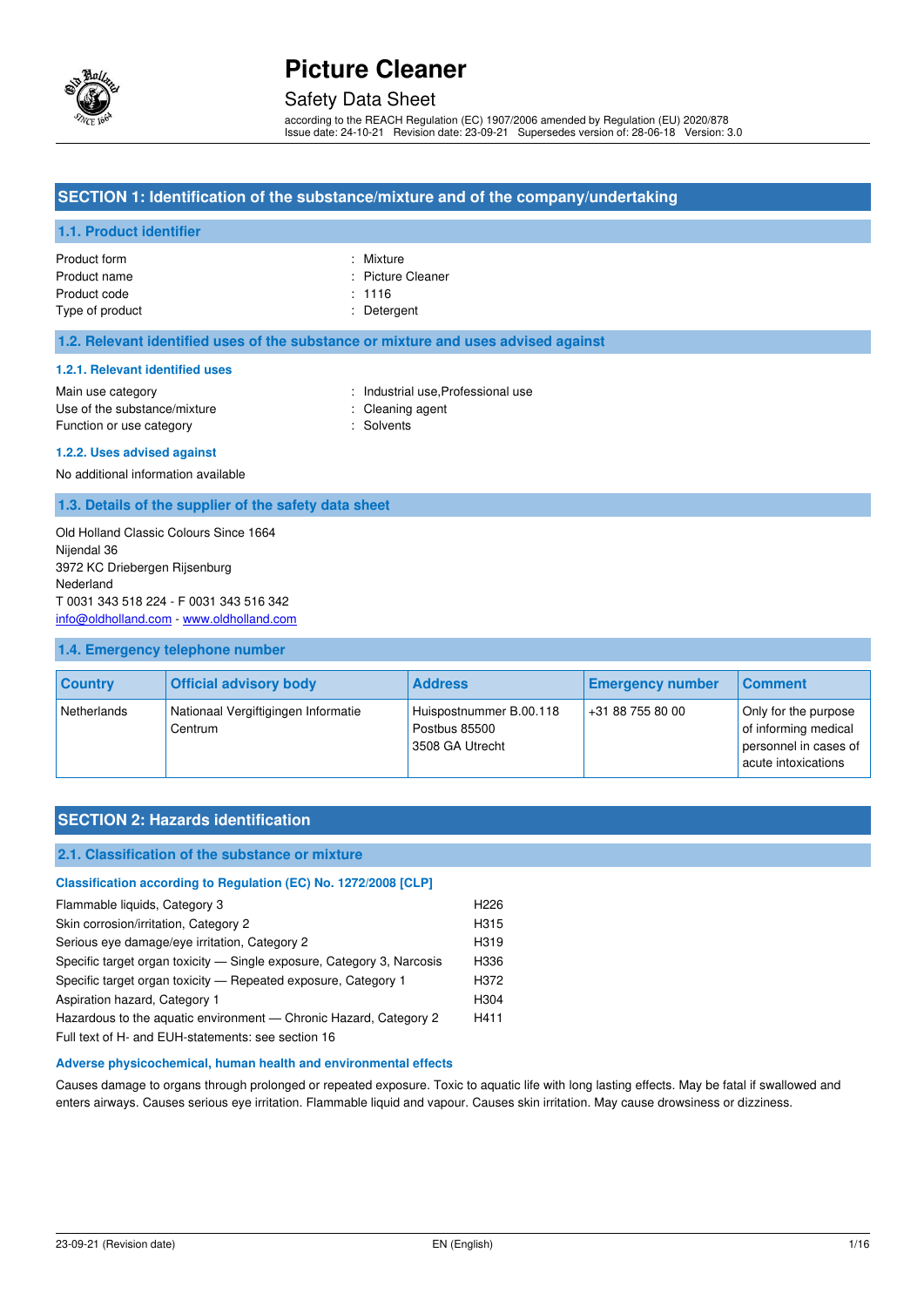### Safety Data Sheet

according to the REACH Regulation (EC) 1907/2006 amended by Regulation (EU) 2020/878

#### **2.2. Label elements**

| Labelling according to Regulation (EC) No. 1272/2008 [CLP] |                                                                                           |
|------------------------------------------------------------|-------------------------------------------------------------------------------------------|
| Hazard pictograms (CLP)                                    |                                                                                           |
|                                                            | GHS02<br>GHS07<br>GHS08<br>GHS09                                                          |
| Signal word (CLP)                                          | Danger                                                                                    |
| Contains                                                   | : Hydrocarbons, C9-C12, n-alkanes, iso-alkanes, cyclic, aromatic compounds (16.3%)        |
| Hazard statements (CLP)                                    | H226 - Flammable liquid and vapour.                                                       |
|                                                            | H304 - May be fatal if swallowed and enters airways.                                      |
|                                                            | H315 - Causes skin irritation.                                                            |
|                                                            | H319 - Causes serious eye irritation.                                                     |
|                                                            | H336 - May cause drowsiness or dizziness.                                                 |
|                                                            | H372 - Causes damage to organs through prolonged or repeated exposure.                    |
|                                                            | H411 - Toxic to aquatic life with long lasting effects.                                   |
| Precautionary statements (CLP)                             | P210 - Keep away from heat, hot surfaces, sparks, open flames and other ignition sources. |
|                                                            | No smoking.                                                                               |
|                                                            | P261 - Avoid breathing vapours.                                                           |
|                                                            | P264 - Wash hands, forearms and face thoroughly after handling.                           |
|                                                            | P273 - Avoid release to the environment.                                                  |
|                                                            | P301+P310+P331 - IF SWALLOWED: Immediately call a doctor, a POISON CENTER. Do             |
|                                                            | NOT induce vomiting.                                                                      |
|                                                            | P391 - Collect spillage.                                                                  |
|                                                            |                                                                                           |

#### **2.3. Other hazards**

This substance/mixture does not meet the PBT criteria of REACH regulation, annex XIII This substance/mixture does not meet the vPvB criteria of REACH regulation, annex XIII

| <b>Component</b>                  |                                                                                                                                                                                 |
|-----------------------------------|---------------------------------------------------------------------------------------------------------------------------------------------------------------------------------|
| butan-1-ol; n-butanol $(71-36-3)$ | This substance/mixture does not meet the PBT criteria of REACH regulation, annex XIII<br>This substance/mixture does not meet the vPvB criteria of REACH regulation, annex XIII |

The mixture does not contain substance(s) included in the list established in accordance with Article 59(1) of REACH for having endocrine disrupting properties, or is not identified as having endocrine disrupting properties in accordance with the criteria set out in Commission Delegated Regulation (EU) 2017/2100 or Commission Regulation (EU) 2018/605

#### **SECTION 3: Composition/information on ingredients**

#### **3.1. Substances**

#### Not applicable

#### **3.2. Mixtures**

| <b>Name</b>                                                                                                                                | <b>Product identifier</b>                                                                                | $\%$ | <b>Classification according to</b><br><b>Regulation (EC) No. 1272/2008</b><br>[CLP]                                                                                             |
|--------------------------------------------------------------------------------------------------------------------------------------------|----------------------------------------------------------------------------------------------------------|------|---------------------------------------------------------------------------------------------------------------------------------------------------------------------------------|
| Hydrocarbons, C9-C12, n-alkanes, iso-alkanes, cyclic,<br>aromatic compounds (16.3%)<br>substance with a Community workplace exposure limit | CAS-No.: 64742-82-1<br>EC-No.: 265-185-4<br>EC Index-No.: 649-330-00-2<br>REACH-no: 01-2119458049-<br>33 | < 90 | Flam. Lig. 3, H226<br>Skin Irrit. 2, H315<br>Muta. Not classified<br>Carc. Not classified<br>STOT SE 3, H336<br>STOT RE 1, H372<br>Asp. Tox. 1, H304<br>Aquatic Chronic 2, H411 |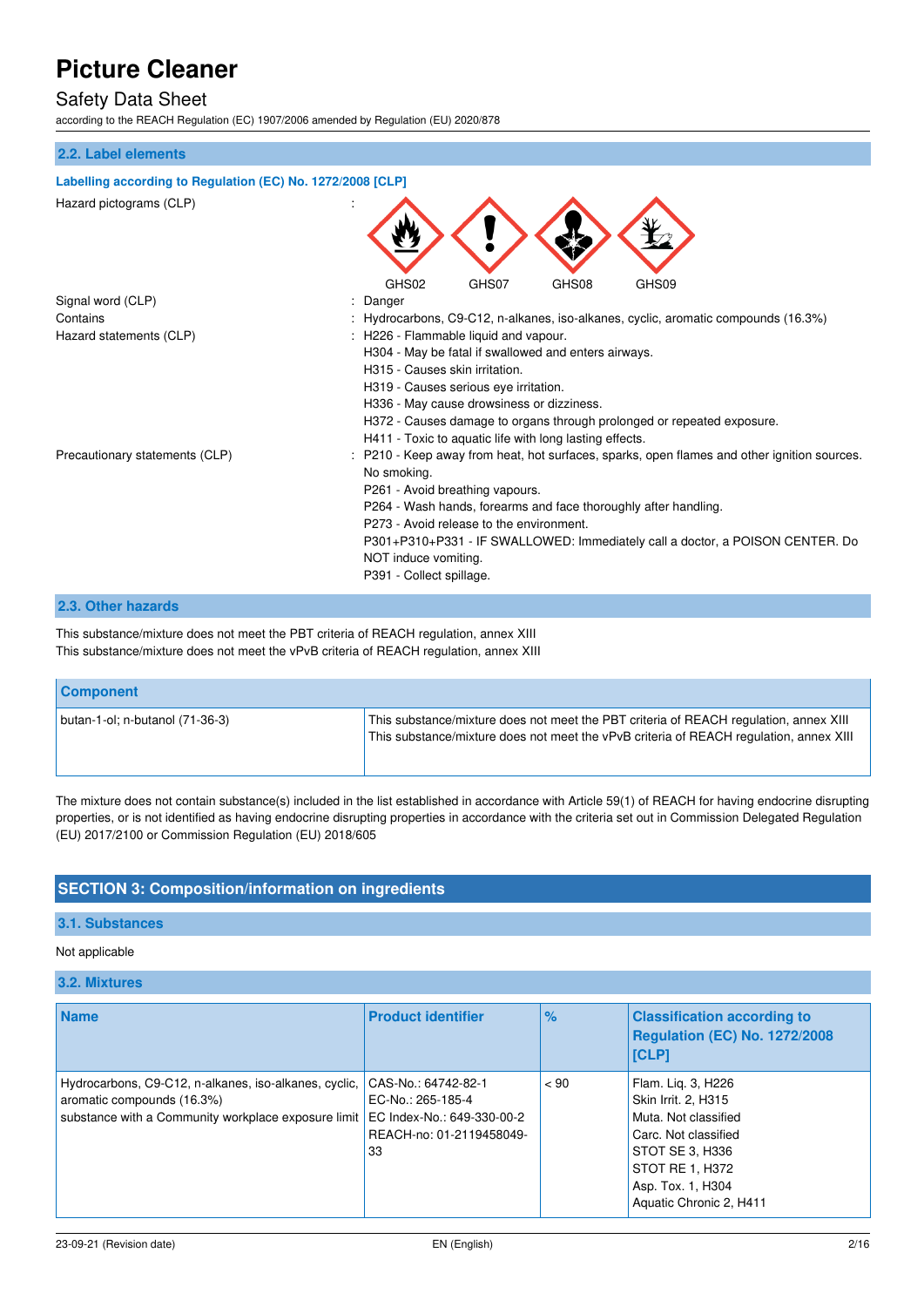### Safety Data Sheet

according to the REACH Regulation (EC) 1907/2006 amended by Regulation (EU) 2020/878

| <b>Name</b>                | <b>Product identifier</b>                                                                             | $\%$    | <b>Classification according to</b><br>Regulation (EC) No. 1272/2008<br> [CLP]                                                    |
|----------------------------|-------------------------------------------------------------------------------------------------------|---------|----------------------------------------------------------------------------------------------------------------------------------|
| Isotridecanol, ethoxylated | CAS-No.: 69011-36-5<br>EC-No.: 500-241-6<br>REACH-no: 01-2119976362-<br>32                            | $3 - 5$ | Aquatic Chronic 3, H412                                                                                                          |
| butan-1-ol; n-butanol      | CAS-No.: 71-36-3<br>EC-No.: 200-751-6<br>EC Index-No.: 603-004-00-6<br>REACH-no: 01-2119484630-<br>38 | $1 - 2$ | Flam. Lig. 3, H226<br>Acute Tox. 4 (Oral), H302<br>Skin Irrit. 2, H315<br>Eye Dam. 1, H318<br>STOT SE 3, H335<br>STOT SE 3, H336 |

Full text of H- and EUH-statements: see section 16

| <b>SECTION 4: First aid measures</b>                                                                                              |                                                                                                                                                                                                             |
|-----------------------------------------------------------------------------------------------------------------------------------|-------------------------------------------------------------------------------------------------------------------------------------------------------------------------------------------------------------|
| 4.1. Description of first aid measures                                                                                            |                                                                                                                                                                                                             |
| First-aid measures general                                                                                                        | : Never give anything by mouth to an unconscious person. If medical advice is needed, have<br>product container or label at hand. Call a physician immediately.                                             |
| First-aid measures after inhalation                                                                                               | Remove person to fresh air and keep comfortable for breathing. Give oxygen or artificial<br>respiration if necessary. Call a POISON CENTER/doctor if you feel unwell.                                       |
| First-aid measures after skin contact                                                                                             | : Take off immediately all contaminated clothing. Gently wash with plenty of soap and water.<br>If skin irritation or rash occurs: Get medical advice/attention.                                            |
| First-aid measures after eye contact                                                                                              | : Immediately flush eyes thoroughly with water for at least 15 minutes. Remove contact<br>lenses, if present and easy to do. Continue rinsing. If eye irritation persists: Get medical<br>advice/attention. |
| First-aid measures after ingestion                                                                                                | : Rinse mouth. Do NOT induce vomiting. Immediately call a POISON CENTER/doctor.                                                                                                                             |
| 4.2. Most important symptoms and effects, both acute and delayed                                                                  |                                                                                                                                                                                                             |
| Symptoms/effects<br>Symptoms/effects after skin contact<br>Symptoms/effects after eye contact<br>Symptoms/effects after ingestion | : May cause drowsiness or dizziness.<br>$:$ Irritation.<br>: Eye irritation.<br>: Risk of lung oedema.                                                                                                      |

**4.3. Indication of any immediate medical attention and special treatment needed** 

Treat symptomatically.

| <b>SECTION 5: Firefighting measures</b>                                          |                                                                                                                                                                                                                                                                                                                                             |  |
|----------------------------------------------------------------------------------|---------------------------------------------------------------------------------------------------------------------------------------------------------------------------------------------------------------------------------------------------------------------------------------------------------------------------------------------|--|
| 5.1. Extinguishing media                                                         |                                                                                                                                                                                                                                                                                                                                             |  |
| Suitable extinguishing media<br>Unsuitable extinguishing media                   | : Sand. Foam. Dry powder. Carbon dioxide. Water spray.<br>: Do not use a heavy water stream.                                                                                                                                                                                                                                                |  |
| 5.2. Special hazards arising from the substance or mixture                       |                                                                                                                                                                                                                                                                                                                                             |  |
| Fire hazard<br>Hazardous decomposition products in case of fire                  | : Flammable liquid and vapour.<br>: For further information, refer to section 10 : "Stability and Reactivity".                                                                                                                                                                                                                              |  |
| 5.3. Advice for firefighters                                                     |                                                                                                                                                                                                                                                                                                                                             |  |
| Firefighting instructions<br>Protection during firefighting<br>Other information | : Use water spray or fog for cooling exposed containers. Exercise caution when fighting any<br>chemical fire. Prevent fire fighting water from entering the environment.<br>: Do not enter fire area without proper protective equipment, including respiratory protection.<br>: Prevent fire fighting water from entering the environment. |  |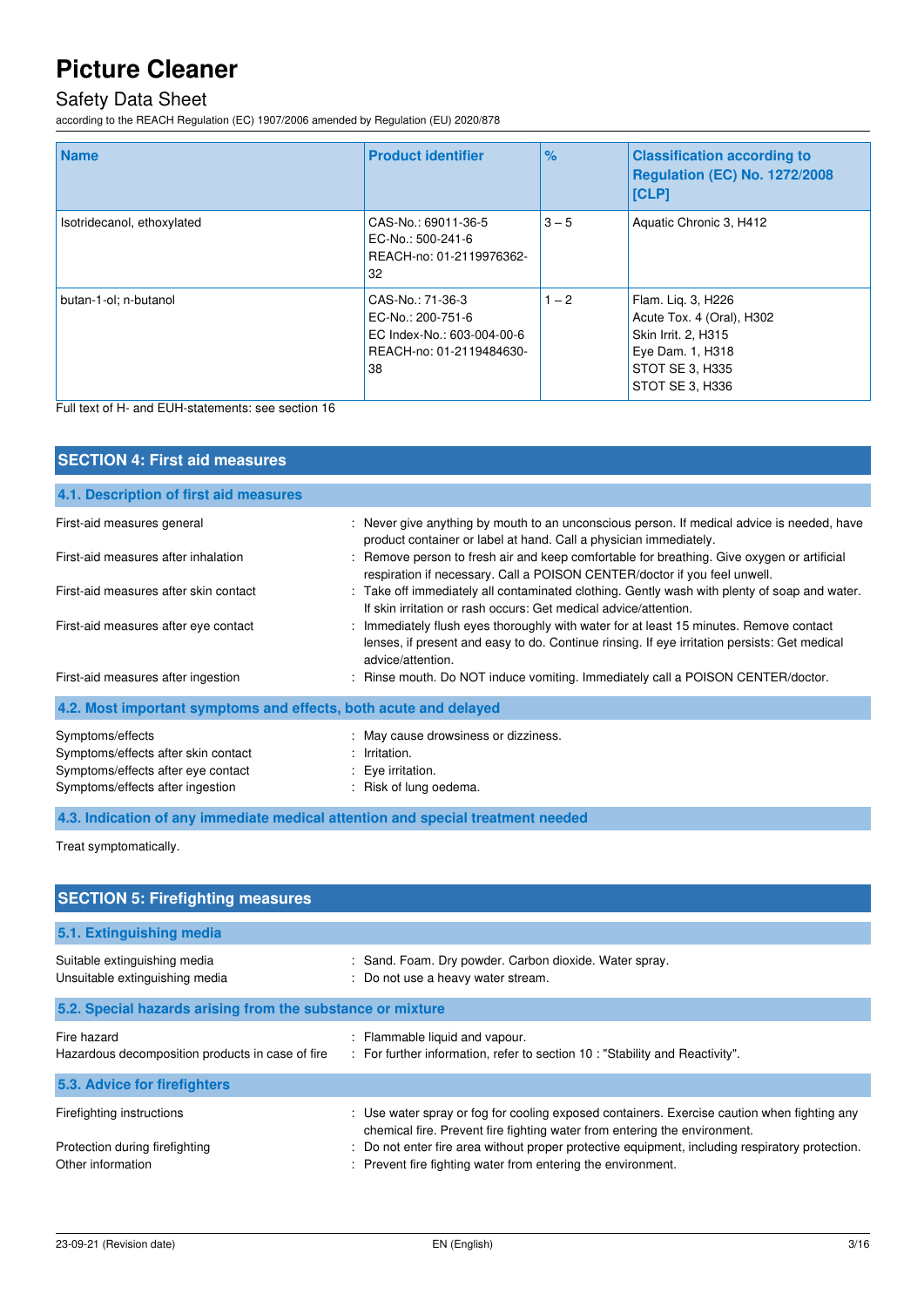# Safety Data Sheet

according to the REACH Regulation (EC) 1907/2006 amended by Regulation (EU) 2020/878

| <b>SECTION 6: Accidental release measures</b>                            |                                                                                                                                                                                                                                                                            |  |
|--------------------------------------------------------------------------|----------------------------------------------------------------------------------------------------------------------------------------------------------------------------------------------------------------------------------------------------------------------------|--|
| 6.1. Personal precautions, protective equipment and emergency procedures |                                                                                                                                                                                                                                                                            |  |
| 6.1.1. For non-emergency personnel                                       |                                                                                                                                                                                                                                                                            |  |
| Emergency procedures                                                     | : Evacuate unnecessary personnel. Avoid contact with skin and eyes. No open flames, no<br>sparks, and no smoking. Do not breathe vapours, mist, spray.                                                                                                                     |  |
| 6.1.2. For emergency responders                                          |                                                                                                                                                                                                                                                                            |  |
| Protective equipment                                                     | : Equip cleanup crew with proper protection. For further information refer to section 8:<br>"Exposure controls/personal protection".                                                                                                                                       |  |
| Emergency procedures                                                     | : Ventilate area.                                                                                                                                                                                                                                                          |  |
| <b>6.2. Environmental precautions</b>                                    |                                                                                                                                                                                                                                                                            |  |
| Do not allow to enter drains or water courses.                           |                                                                                                                                                                                                                                                                            |  |
| 6.3. Methods and material for containment and cleaning up                |                                                                                                                                                                                                                                                                            |  |
| For containment<br>Methods for cleaning up<br>Other information          | : Collect spillage.<br>: Take up liquid spill into absorbent material. Sweep or shovel spills into appropriate container<br>for disposal. Notify authorities if product enters sewers or public waters.<br>: Dispose of materials or solid residues at an authorized site. |  |
| <b>6.4. Reference to other sections</b>                                  |                                                                                                                                                                                                                                                                            |  |

For further information refer to section 8: "Exposure controls/personal protection". Concerning disposal elimination after cleaning, see section 13.

| <b>SECTION 7: Handling and storage</b>                            |                                                                                                                                                                                                                                                                                                                                                                                                                                                                                                                                                                                                                                                                                                                                                                                        |
|-------------------------------------------------------------------|----------------------------------------------------------------------------------------------------------------------------------------------------------------------------------------------------------------------------------------------------------------------------------------------------------------------------------------------------------------------------------------------------------------------------------------------------------------------------------------------------------------------------------------------------------------------------------------------------------------------------------------------------------------------------------------------------------------------------------------------------------------------------------------|
| 7.1. Precautions for safe handling                                |                                                                                                                                                                                                                                                                                                                                                                                                                                                                                                                                                                                                                                                                                                                                                                                        |
| Precautions for safe handling<br>Hygiene measures                 | Concerning personal protective equipment to use, see item 8. Provide good ventilation in<br>process area to prevent formation of vapour. Avoid contact with skin and eyes. Wear<br>personal protective equipment. Keep away from heat, hot surfaces, sparks, open flames<br>and other ignition sources. No smoking. Ground/bond container and receiving equipment.<br>Use only non-sparking tools. Take precautionary measures against static discharge.<br>Flammable vapours may accumulate in the container. Use explosion-proof equipment. Do<br>not breathe vapours, mist, spray. Use only outdoors or in a well-ventilated area.<br>Do not eat, drink or smoke when using this product. Always wash hands after handling the<br>product. Wash contaminated clothing before reuse. |
| 7.2. Conditions for safe storage, including any incompatibilities |                                                                                                                                                                                                                                                                                                                                                                                                                                                                                                                                                                                                                                                                                                                                                                                        |
| <b>Technical measures</b>                                         | Explosion-free electrical equipment and lighting with earth. Ground/bond container and<br>receiving equipment.                                                                                                                                                                                                                                                                                                                                                                                                                                                                                                                                                                                                                                                                         |
| Storage conditions                                                | : Keep only in the original container in a cool well ventilated place. Keep container closed<br>when not in use. Store locked up. Store in a well-ventilated place. Keep cool. Keep<br>container tightly closed.                                                                                                                                                                                                                                                                                                                                                                                                                                                                                                                                                                       |
| Incompatible products                                             | Strong bases. Strong oxidation agent. Strong acids.                                                                                                                                                                                                                                                                                                                                                                                                                                                                                                                                                                                                                                                                                                                                    |
| Heat and ignition sources                                         | Keep away from heat and direct sunlight, ignition sources.                                                                                                                                                                                                                                                                                                                                                                                                                                                                                                                                                                                                                                                                                                                             |
| 7.3. Specific end use(s)                                          |                                                                                                                                                                                                                                                                                                                                                                                                                                                                                                                                                                                                                                                                                                                                                                                        |

No additional information available

#### **SECTION 8: Exposure controls/personal protection**

**8.1. Control parameters** 

#### **8.1.1 National occupational exposure and biological limit values**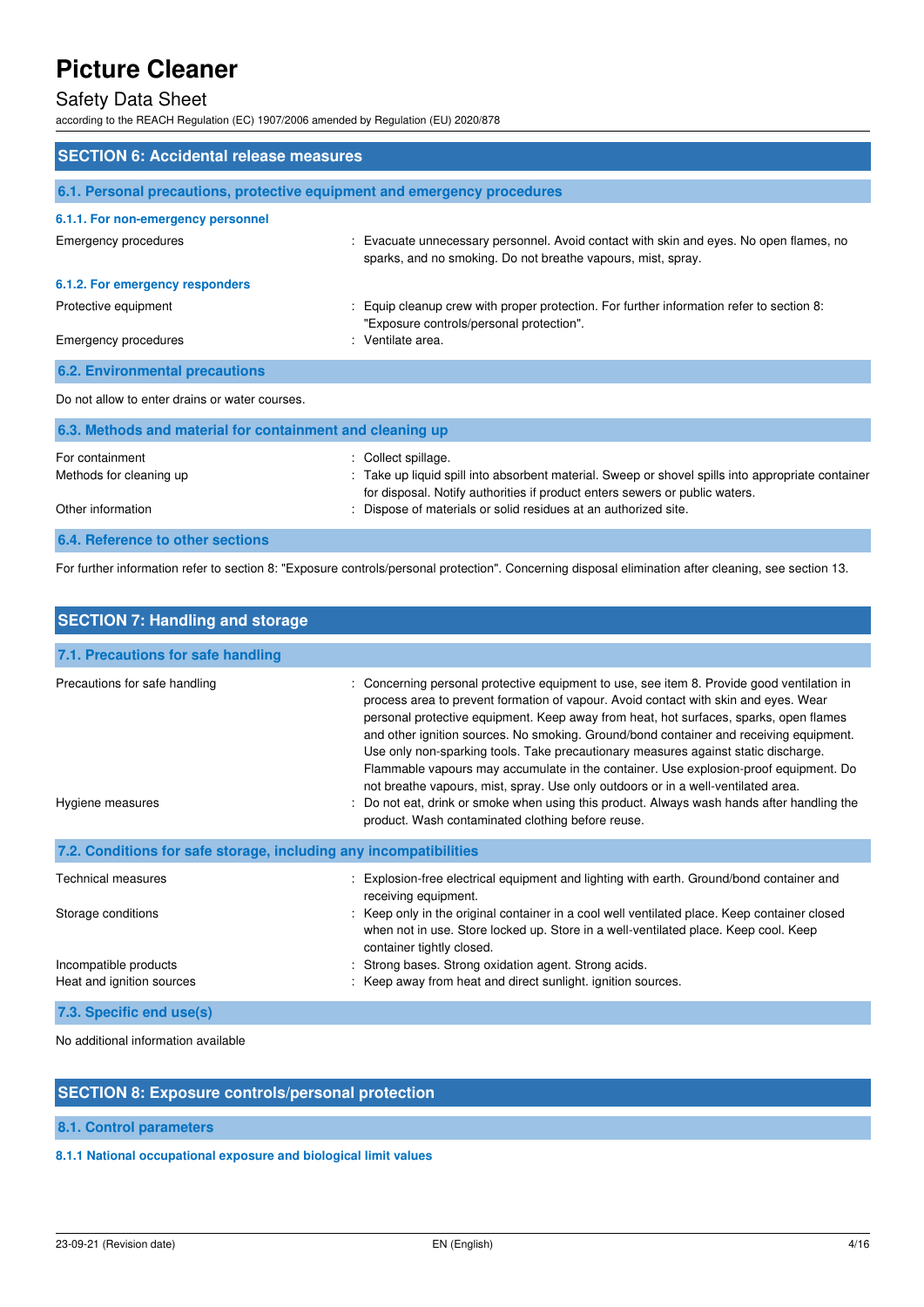### Safety Data Sheet

according to the REACH Regulation (EC) 1907/2006 amended by Regulation (EU) 2020/878

| Hydrocarbons, C9-C12, n-alkanes, iso-alkanes, cyclic, aromatic compounds (16.3%) (64742-82-1) |                     |  |
|-----------------------------------------------------------------------------------------------|---------------------|--|
| <b>EU - Indicative Occupational Exposure Limit (IOEL)</b>                                     |                     |  |
| Local name                                                                                    | White spirit Type 1 |  |
| <b>IOEL TWA</b>                                                                               | 116 mg/m $3$        |  |
| <b>IOEL TWA [ppm]</b>                                                                         | 20 ppm              |  |
| <b>IOEL STEL</b>                                                                              | 290 mg/m $3$        |  |
| IOEL STEL [ppm]                                                                               | 50 ppm              |  |
| Remark<br>Skin. (Year of adoption 2007)                                                       |                     |  |
| <b>SCOEL Recommendations</b><br>Regulatory reference                                          |                     |  |

#### **8.1.2. Recommended monitoring procedures**

No additional information available

#### **8.1.3. Air contaminants formed**

No additional information available

#### **8.1.4. DNEL and PNEC**

No additional information available

#### **8.1.5. Control banding**

No additional information available

#### **8.2. Exposure controls**

#### **8.2.1. Appropriate engineering controls**

**Appropriate engineering controls:** 

Ensure good ventilation of the work station.

### **8.2.2. Personal protection equipment**

#### **Personal protective equipment:**

Protective clothing. Gloves. Safety glasses. Approved respirator.

#### **Personal protective equipment symbol(s):**



#### **8.2.2.1. Eye and face protection**

**Eye protection:**  Safety glasses. EN 166

#### **8.2.2.2. Skin protection**

**Skin and body protection:**  Wear suitable protective clothing. CEN : EN 340; EN 369; EN 465

#### **Hand protection:**

Wear suitable gloves resistant to chemical penetration. Chemical resistant gloves (according to European standard NF EN 374 or equivalent)

| <b>Hand protection</b> |                                                  |                        |                |                    |                   |
|------------------------|--------------------------------------------------|------------------------|----------------|--------------------|-------------------|
| <b>Type</b>            | <b>Material</b>                                  | <b>Permeation</b>      | Thickness (mm) | <b>Penetration</b> | <b>Standard</b>   |
| Gloves                 | Polyvinylchloride (PVC),<br>Nitrile rubber (NBR) | $6$ ( $>$ 480 minutes) | ≥0.11          |                    | <b>EN ISO 374</b> |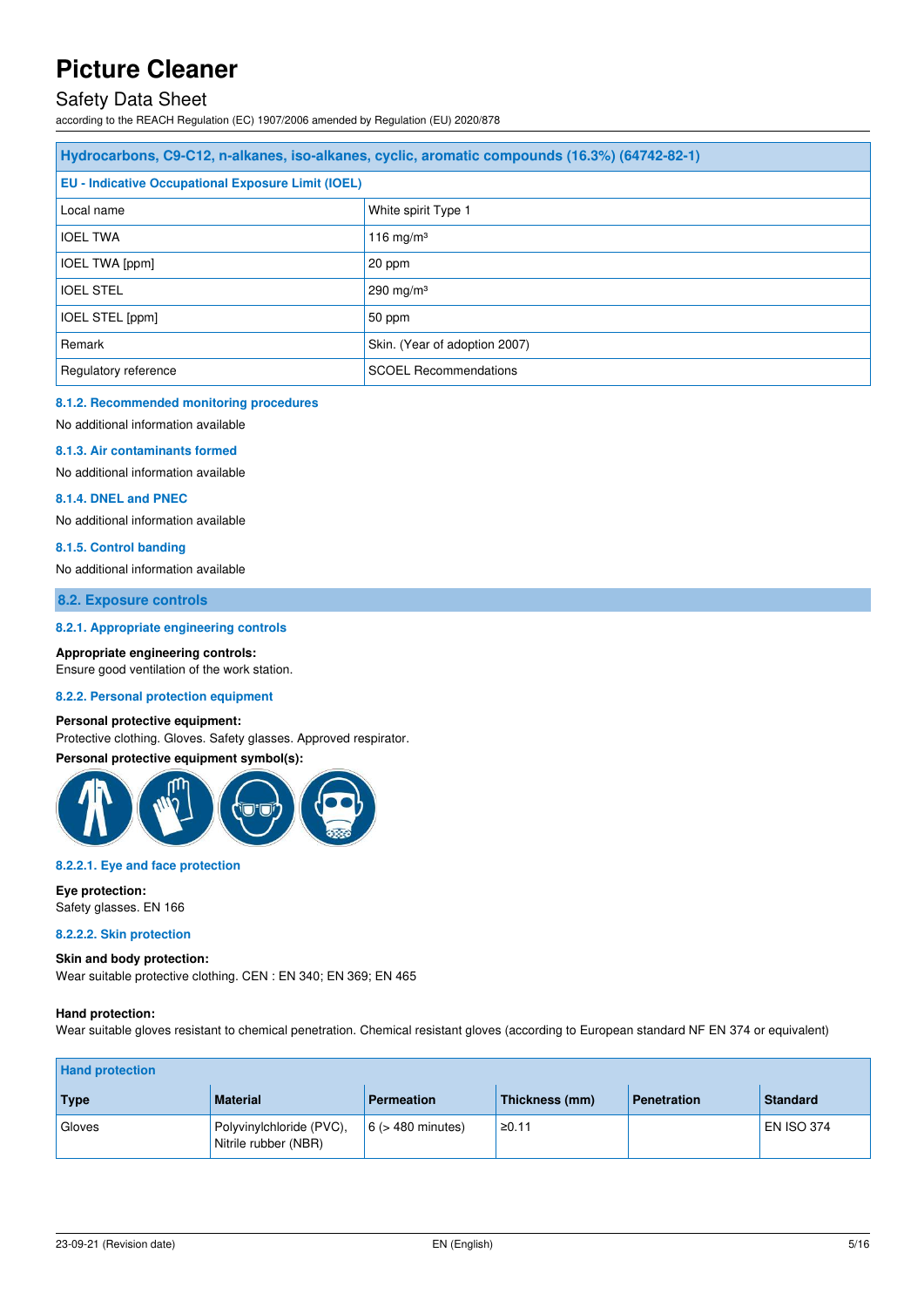# Safety Data Sheet

according to the REACH Regulation (EC) 1907/2006 amended by Regulation (EU) 2020/878

#### **8.2.2.3. Respiratory protection**

#### **Respiratory protection:**

Wear respiratory protection. EN 143

| <b>Respiratory protection</b> |                    |                                                       |                 |
|-------------------------------|--------------------|-------------------------------------------------------|-----------------|
| <b>Device</b>                 | <b>Filter type</b> | <b>Condition</b>                                      | <b>Standard</b> |
| Approved respirator           | Type P1            | Vapour protection, Protection for<br>Liquid particles | <b>EN 143</b>   |

#### **8.2.2.4. Thermal hazards**

No additional information available

#### **8.2.3. Environmental exposure controls**

#### **Environmental exposure controls:**

Avoid release to the environment.

#### **Other information:**

Do not eat, drink or smoke when using this product. Do not eat, drink or smoke during use.

| <b>SECTION 9: Physical and chemical properties</b>         |                  |  |
|------------------------------------------------------------|------------------|--|
| 9.1. Information on basic physical and chemical properties |                  |  |
| Physical state                                             | : Liquid         |  |
| Colour                                                     | : Not available  |  |
| Odour                                                      | Not available    |  |
| Odour threshold                                            | Not available    |  |
| Melting point                                              | Not available    |  |
| Freezing point                                             | Not available    |  |
| Boiling point                                              | Not available    |  |
| Flammability                                               | Not available    |  |
| <b>Explosive limits</b>                                    | Not available    |  |
| Lower explosive limit (LEL)                                | Not available    |  |
| Upper explosive limit (UEL)                                | Not available    |  |
| Flash point                                                | Not available    |  |
| Auto-ignition temperature                                  | Not available    |  |
| Decomposition temperature                                  | Not available    |  |
| pH                                                         | Not available    |  |
| Viscosity, kinematic                                       | Not available    |  |
| Solubility                                                 | Not available    |  |
| Partition coefficient n-octanol/water (Log Kow)            | Not available    |  |
| Vapour pressure                                            | : Not available  |  |
| Vapour pressure at 50 °C                                   | Not available    |  |
| Density                                                    | Not available    |  |
| Relative density                                           | Not available    |  |
| Relative vapour density at 20 °C                           | Not available    |  |
| Particle size                                              | Not applicable   |  |
| Particle size distribution                                 | Not applicable   |  |
| Particle shape                                             | : Not applicable |  |
| Particle aspect ratio                                      | Not applicable   |  |
| Particle aggregation state                                 | : Not applicable |  |
| Particle agglomeration state                               | : Not applicable |  |
| Particle specific surface area                             | : Not applicable |  |
| Particle dustiness                                         | : Not applicable |  |
| 9.2. Other information                                     |                  |  |

#### **9.2.1. Information with regard to physical hazard classes**

No additional information available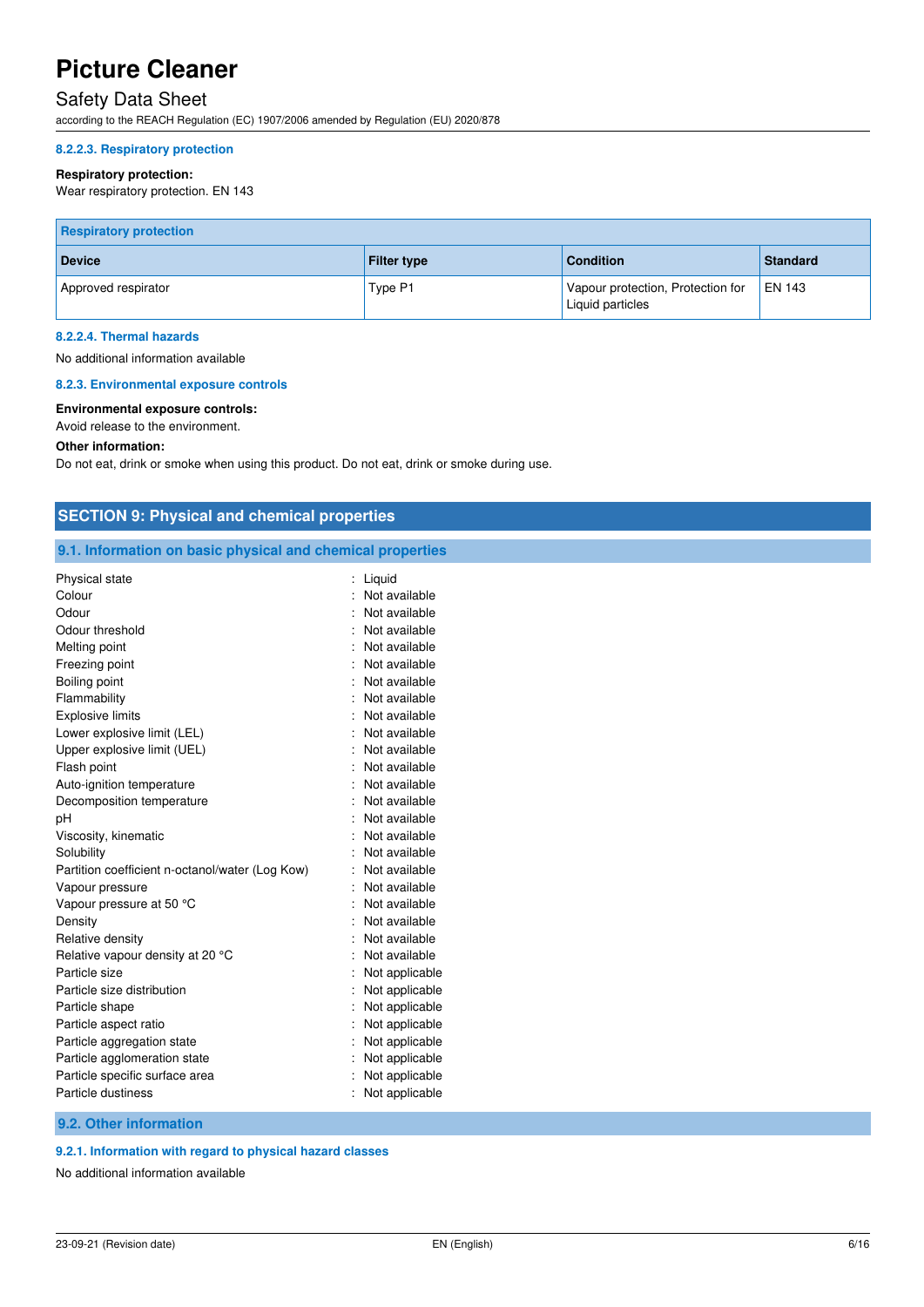### Safety Data Sheet

according to the REACH Regulation (EC) 1907/2006 amended by Regulation (EU) 2020/878

#### **9.2.2. Other safety characteristics**

No additional information available

#### **SECTION 10: Stability and reactivity**

#### **10.1. Reactivity**

Stable under normal conditions of use. Flammable liquid and vapour.

**10.2. Chemical stability** 

Stable under normal conditions.

**10.3. Possibility of hazardous reactions** 

No dangerous reactions known.

**10.4. Conditions to avoid** 

Keep away from heat and direct sunlight. Avoid contact with hot surfaces. Heat. No flames, no sparks. Eliminate all sources of ignition.

**10.5. Incompatible materials** 

Strong bases. Strong acids. Strong oxidation agent.

**10.6. Hazardous decomposition products** 

Combustion generates: Carbon oxides (CO, CO2).

| <b>SECTION 11: Toxicological information</b>                                                  |                                                                                               |  |  |
|-----------------------------------------------------------------------------------------------|-----------------------------------------------------------------------------------------------|--|--|
| 11.1. Information on hazard classes as defined in Regulation (EC) No 1272/2008                |                                                                                               |  |  |
| Acute toxicity (oral)<br>Acute toxicity (dermal)<br>Acute toxicity (inhalation)               | Not classified<br>Not classified<br>Not classified                                            |  |  |
|                                                                                               | Hydrocarbons, C9-C12, n-alkanes, iso-alkanes, cyclic, aromatic compounds (16.3%) (64742-82-1) |  |  |
| LD50 oral rat                                                                                 | $> 5000$ mg/kg                                                                                |  |  |
| LD50 dermal rabbit                                                                            | > 2000 mg/kg                                                                                  |  |  |
| butan-1-ol; n-butanol (71-36-3)                                                               |                                                                                               |  |  |
| LD50 oral rat                                                                                 | 2292 mg/kg                                                                                    |  |  |
| LD50 dermal rabbit                                                                            | 3430 mg/kg                                                                                    |  |  |
| LC50 Inhalation - Rat                                                                         | $> 17,76$ mg/l/4h                                                                             |  |  |
| Isotridecanol, ethoxylated (69011-36-5)                                                       |                                                                                               |  |  |
| LD50 dermal rabbit                                                                            | 5960 mg/kg                                                                                    |  |  |
| LC50 Inhalation - Rat                                                                         | $> 1.6$ mg/l/4h                                                                               |  |  |
| Skin corrosion/irritation                                                                     | Causes skin irritation.                                                                       |  |  |
| Serious eye damage/irritation                                                                 | Causes serious eye irritation.                                                                |  |  |
| Respiratory or skin sensitisation                                                             | Not classified                                                                                |  |  |
| Germ cell mutagenicity                                                                        | Not classified                                                                                |  |  |
| Carcinogenicity                                                                               | Not classified                                                                                |  |  |
| Reproductive toxicity                                                                         | Not classified                                                                                |  |  |
| STOT-single exposure                                                                          | : May cause drowsiness or dizziness.                                                          |  |  |
| Hydrocarbons, C9-C12, n-alkanes, iso-alkanes, cyclic, aromatic compounds (16.3%) (64742-82-1) |                                                                                               |  |  |
| STOT-single exposure                                                                          | May cause drowsiness or dizziness.                                                            |  |  |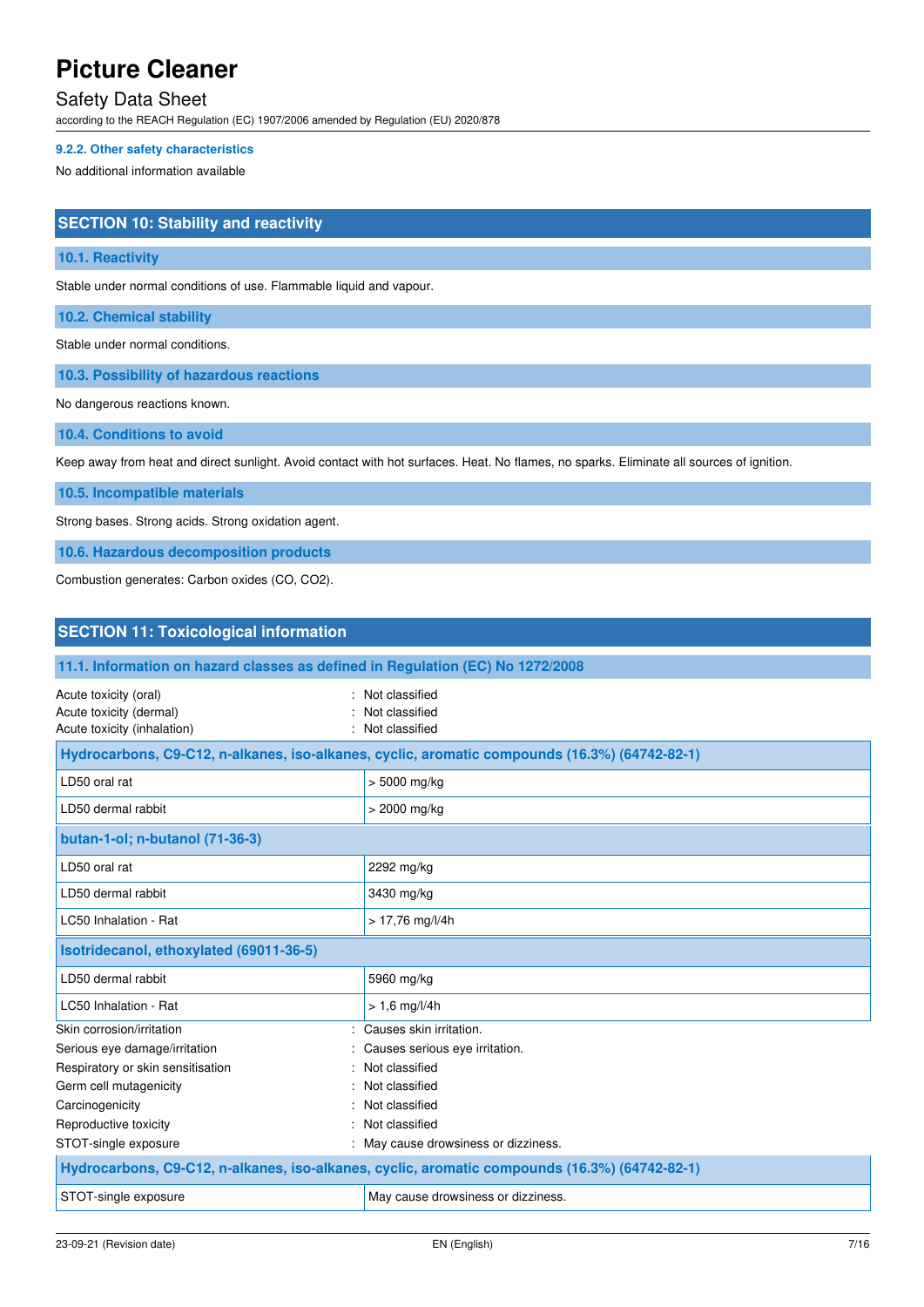### Safety Data Sheet

according to the REACH Regulation (EC) 1907/2006 amended by Regulation (EU) 2020/878

| butan-1-ol; n-butanol (71-36-3)                                                                                       |                                                                      |  |
|-----------------------------------------------------------------------------------------------------------------------|----------------------------------------------------------------------|--|
| STOT-single exposure                                                                                                  | May cause respiratory irritation. May cause drowsiness or dizziness. |  |
| : Causes damage to organs through prolonged or repeated exposure.<br>STOT-repeated exposure                           |                                                                      |  |
| Hydrocarbons, C9-C12, n-alkanes, iso-alkanes, cyclic, aromatic compounds (16.3%) (64742-82-1)                         |                                                                      |  |
| Causes damage to organs (central nervous system) through prolonged or repeated<br>STOT-repeated exposure<br>exposure. |                                                                      |  |
| Aspiration hazard                                                                                                     | : May be fatal if swallowed and enters airways.                      |  |

### **11.2. Information on other hazards**

#### **11.2.1. Endocrine disrupting properties**

No additional information available

#### **11.2.2. Other information**

Other information **contact of the COLO COLOGY** Risk of aspiration pneumonia

| <b>SECTION 12: Ecological information</b>                                                                                                        |                                                                                                                          |  |
|--------------------------------------------------------------------------------------------------------------------------------------------------|--------------------------------------------------------------------------------------------------------------------------|--|
| 12.1. Toxicity                                                                                                                                   |                                                                                                                          |  |
| Ecology - general<br>Hazardous to the aquatic environment, short-term<br>(acute)<br>Hazardous to the aquatic environment, long-term<br>(chronic) | Toxic to aquatic life with long lasting effects.<br>Not classified<br>: Toxic to aquatic life with long lasting effects. |  |
|                                                                                                                                                  | Hydrocarbons, C9-C12, n-alkanes, iso-alkanes, cyclic, aromatic compounds (16.3%) (64742-82-1)                            |  |
| EC50 - Crustacea [1]                                                                                                                             | 7,8 g/l                                                                                                                  |  |
| EC50 - Other aquatic organisms [1]                                                                                                               | $3,59$ g/l                                                                                                               |  |
| butan-1-ol; n-butanol (71-36-3)                                                                                                                  |                                                                                                                          |  |
| LC50 - Fish [1]                                                                                                                                  | 1376 mg/l                                                                                                                |  |
| EC50 - Crustacea [1]                                                                                                                             | 1328 mg/l                                                                                                                |  |
| Isotridecanol, ethoxylated (69011-36-5)                                                                                                          |                                                                                                                          |  |
| ErC50 algae                                                                                                                                      | $1 - 10$ mg/l                                                                                                            |  |
| 12.2. Persistence and degradability                                                                                                              |                                                                                                                          |  |
| <b>Picture Cleaner</b>                                                                                                                           |                                                                                                                          |  |
| Persistence and degradability                                                                                                                    | Not established.                                                                                                         |  |
| butan-1-ol; n-butanol (71-36-3)                                                                                                                  |                                                                                                                          |  |
| Persistence and degradability                                                                                                                    | The substance is readily biodegradable. Unlikely to persist.                                                             |  |
| 12.3. Bioaccumulative potential                                                                                                                  |                                                                                                                          |  |
| <b>Picture Cleaner</b>                                                                                                                           |                                                                                                                          |  |
| Bioaccumulative potential                                                                                                                        | Not established.                                                                                                         |  |
| butan-1-ol; n-butanol (71-36-3)                                                                                                                  |                                                                                                                          |  |
| Partition coefficient n-octanol/water (Log Pow)                                                                                                  | $0,8 - 0,9$                                                                                                              |  |
| Bioaccumulative potential                                                                                                                        | Bioaccumulation: not applicable.                                                                                         |  |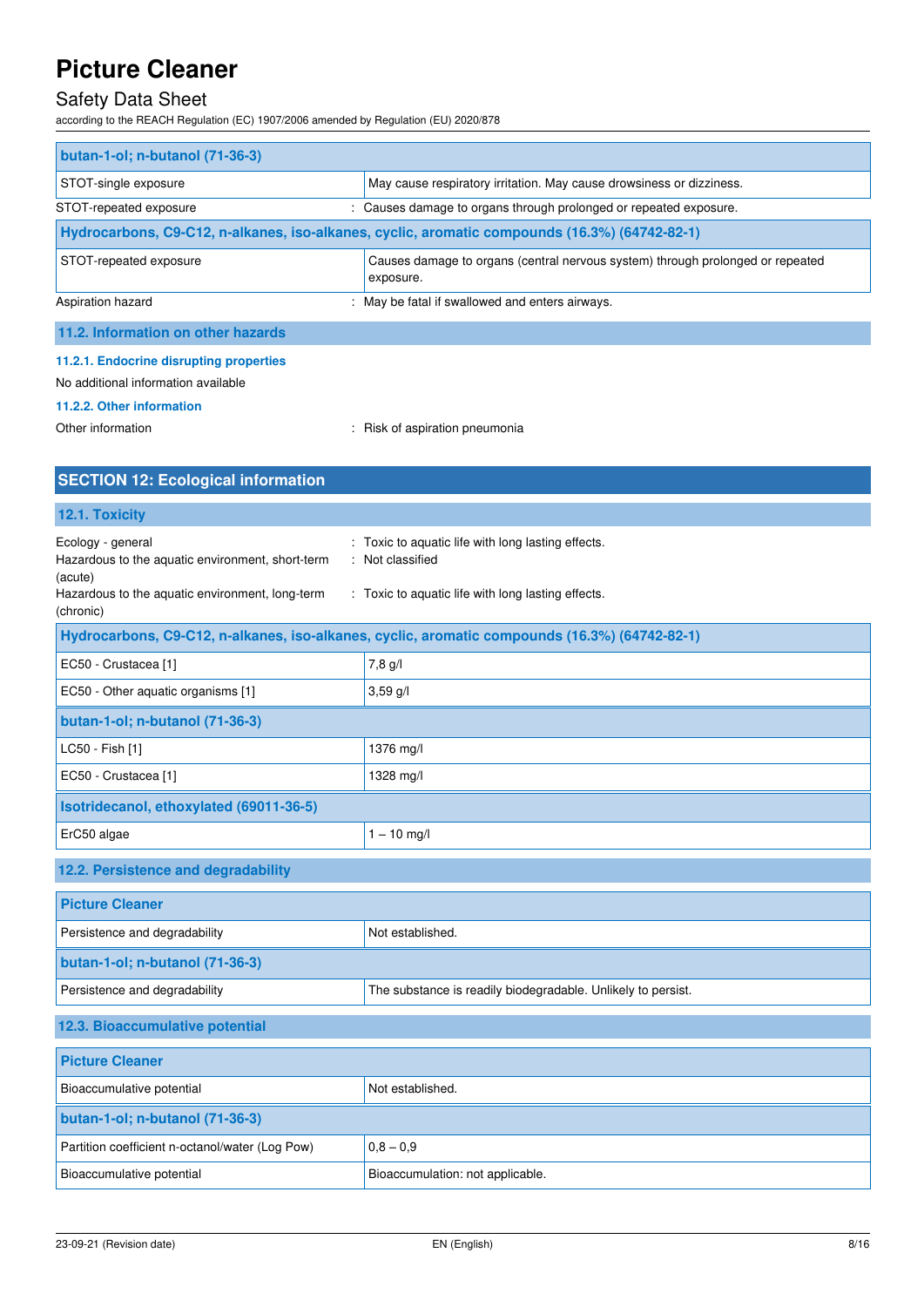### Safety Data Sheet

according to the REACH Regulation (EC) 1907/2006 amended by Regulation (EU) 2020/878

### **12.4. Mobility in soil**

#### No additional information available

| 12.5. Results of PBT and vPvB assessment                                               |                                                                                                                                                                                 |  |
|----------------------------------------------------------------------------------------|---------------------------------------------------------------------------------------------------------------------------------------------------------------------------------|--|
| <b>Picture Cleaner</b>                                                                 |                                                                                                                                                                                 |  |
| This substance/mixture does not meet the PBT criteria of REACH regulation, annex XIII  |                                                                                                                                                                                 |  |
| This substance/mixture does not meet the vPvB criteria of REACH regulation, annex XIII |                                                                                                                                                                                 |  |
| <b>Component</b>                                                                       |                                                                                                                                                                                 |  |
| butan-1-ol; n-butanol (71-36-3)                                                        | This substance/mixture does not meet the PBT criteria of REACH regulation, annex XIII<br>This substance/mixture does not meet the vPvB criteria of REACH regulation, annex XIII |  |
| 12.6. Endocrine disrupting properties                                                  |                                                                                                                                                                                 |  |
| No additional information available                                                    |                                                                                                                                                                                 |  |

**12.7. Other adverse effects** 

Additional information **interval information** : Avoid release to the environment.

| <b>SECTION 13: Disposal considerations</b>                           |                                                                                                                                                                                                                                                                                                                        |
|----------------------------------------------------------------------|------------------------------------------------------------------------------------------------------------------------------------------------------------------------------------------------------------------------------------------------------------------------------------------------------------------------|
| 13.1. Waste treatment methods                                        |                                                                                                                                                                                                                                                                                                                        |
| Product/Packaging disposal recommendations<br>Additional information | : Dispose in a safe manner in accordance with local/national regulations.<br>: Handle empty containers with care because residual vapours are flammable. Empty<br>containers should be taken for recycle, recovery or waste in accordance with local<br>regulation. Flammable vapours may accumulate in the container. |
| Ecology - waste materials                                            | : Avoid release to the environment.                                                                                                                                                                                                                                                                                    |

### **SECTION 14: Transport information**

#### In accordance with ADR / IMDG / IATA / ADN / RID

| <b>ADR</b>                                                                                                                                                                                                    | <b>IMDG</b>                                                                                                                            | <b>IATA</b>                                                                                                                                                                                     | <b>ADN</b>                                                                                                                                                                            | <b>RID</b>                                                                                                                                                                            |  |
|---------------------------------------------------------------------------------------------------------------------------------------------------------------------------------------------------------------|----------------------------------------------------------------------------------------------------------------------------------------|-------------------------------------------------------------------------------------------------------------------------------------------------------------------------------------------------|---------------------------------------------------------------------------------------------------------------------------------------------------------------------------------------|---------------------------------------------------------------------------------------------------------------------------------------------------------------------------------------|--|
|                                                                                                                                                                                                               | 14.1. UN number or ID number                                                                                                           |                                                                                                                                                                                                 |                                                                                                                                                                                       |                                                                                                                                                                                       |  |
| UN 1263                                                                                                                                                                                                       | <b>UN 1263</b>                                                                                                                         | UN 1263                                                                                                                                                                                         | UN 1263                                                                                                                                                                               | UN 1263                                                                                                                                                                               |  |
| 14.2. UN proper shipping name                                                                                                                                                                                 |                                                                                                                                        |                                                                                                                                                                                                 |                                                                                                                                                                                       |                                                                                                                                                                                       |  |
| <b>PAINT RELATED</b><br>MATERIAL (CONTAINS ;<br>Hydrocarbons, C9-C12, n-<br>alkanes, iso-alkanes, cyclic,<br>aromatic compounds (2-<br>$25\%)$                                                                | PAINT (CONTAINS;<br>Hydrocarbons, C9-C12, n-<br>alkanes, iso-alkanes, cyclic,<br>aromatic compounds (2-<br>$25\%)$                     | PAINT (CONTAINS ;<br><b>HYDROCARBONS, C9-</b><br>C12, N-ALKANES, ISO-<br>ALKANES, CYCLIC,<br>AROMATIC COMPOUNDS<br>$(2-25%)$                                                                    | PAINT (CONTAINS;<br>Hydrocarbons, C9-C12, n-<br>alkanes, iso-alkanes, cyclic,<br>aromatic compounds (2-<br>$25\%)$                                                                    | PAINT (CONTAINS ;<br>Hydrocarbons, C9-C12, n-<br>alkanes, iso-alkanes, cyclic,<br>aromatic compounds (2-<br>$25\%)$                                                                   |  |
| <b>Transport document description</b>                                                                                                                                                                         |                                                                                                                                        |                                                                                                                                                                                                 |                                                                                                                                                                                       |                                                                                                                                                                                       |  |
| UN 1263 PAINT RELATED<br>MATERIAL (CONTAINS;<br>Hydrocarbons, C9-C12, n-<br>alkanes, iso-alkanes, cyclic,<br>aromatic compounds (2-<br>$25\%)$ , 3, III, (D/E),<br><b>ENVIRONMENTALLY</b><br><b>HAZARDOUS</b> | UN 1263 PAINT<br>(CONTAINS;<br>Hydrocarbons, C9-C12, n-<br>alkanes, iso-alkanes, cyclic,<br>aromatic compounds (2-<br>$25\%)$ , 3, III | UN 1263 PAINT<br>(CONTAINS:<br><b>HYDROCARBONS, C9-</b><br>C12, N-ALKANES, ISO-<br>ALKANES, CYCLIC,<br>AROMATIC COMPOUNDS<br>$(2-25\%)$ , 3, III,<br><b>ENVIRONMENTALLY</b><br><b>HAZARDOUS</b> | UN 1263 PAINT<br>(CONTAINS;<br>Hydrocarbons, C9-C12, n-<br>alkanes, iso-alkanes, cyclic,<br>aromatic compounds (2-<br>$25\%)$ , 3, III,<br><b>ENVIRONMENTALLY</b><br><b>HAZARDOUS</b> | UN 1263 PAINT<br>(CONTAINS;<br>Hydrocarbons, C9-C12, n-<br>alkanes, iso-alkanes, cyclic,<br>aromatic compounds (2-<br>$25\%)$ , 3, III,<br><b>ENVIRONMENTALLY</b><br><b>HAZARDOUS</b> |  |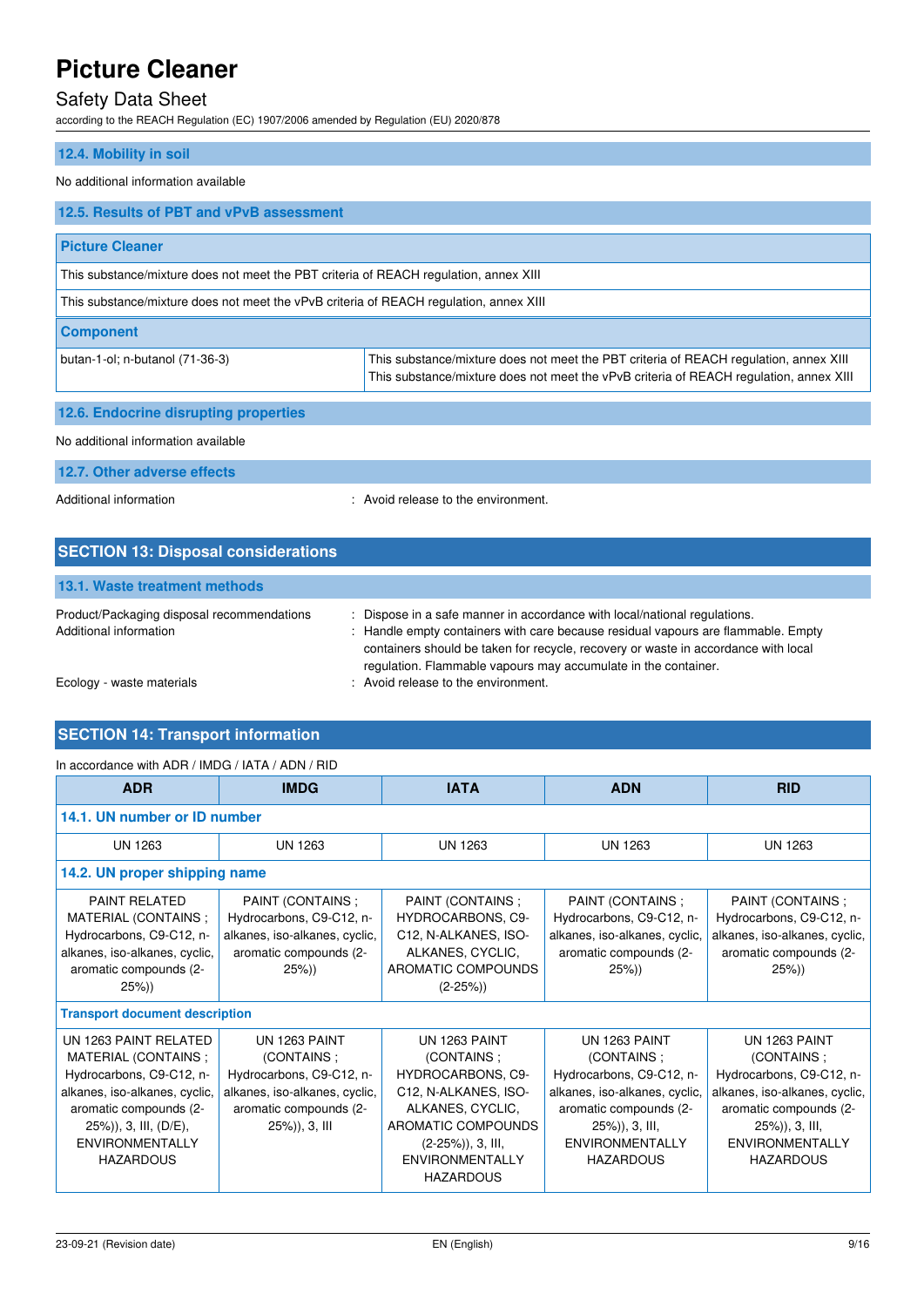### Safety Data Sheet

according to the REACH Regulation (EC) 1907/2006 amended by Regulation (EU) 2020/878

| <b>ADR</b>                             | <b>IMDG</b>                                                   | <b>IATA</b>                           | <b>ADN</b>                            | <b>RID</b>                            |  |
|----------------------------------------|---------------------------------------------------------------|---------------------------------------|---------------------------------------|---------------------------------------|--|
| 14.3. Transport hazard class(es)       |                                                               |                                       |                                       |                                       |  |
| 3                                      | 3                                                             | 3                                     | 3                                     | 3                                     |  |
|                                        |                                                               | ŝ.                                    |                                       | ⋓                                     |  |
| 14.4. Packing group                    |                                                               |                                       |                                       |                                       |  |
| III                                    | III                                                           | $\mathbf{III}$                        | III                                   | Ш                                     |  |
| <b>14.5. Environmental hazards</b>     |                                                               |                                       |                                       |                                       |  |
| Dangerous for the<br>environment: Yes  | Dangerous for the<br>environment: Yes<br>Marine pollutant: No | Dangerous for the<br>environment: Yes | Dangerous for the<br>environment: Yes | Dangerous for the<br>environment: Yes |  |
| No supplementary information available |                                                               |                                       |                                       |                                       |  |

#### **14.6. Special precautions for user**

#### **Overland transport**

| Classification code (ADR)                           | $:$ F1                      |
|-----------------------------------------------------|-----------------------------|
| Special provisions (ADR)                            | 163, 367, 650               |
| Limited quantities (ADR)                            | 5 <sub>l</sub>              |
| Excepted quantities (ADR)                           | E <sub>1</sub>              |
| Packing instructions (ADR)                          | P001, IBC03, LP01, R001     |
| Special packing provisions (ADR)                    | PP <sub>1</sub>             |
| Mixed packing provisions (ADR)                      | <b>MP19</b>                 |
| Portable tank and bulk container instructions (ADR) | T <sub>2</sub>              |
| Portable tank and bulk container special provisions | TP1, TP29                   |
| (ADR)                                               |                             |
| Tank code (ADR)                                     | LGBF                        |
| Vehicle for tank carriage                           | FL.                         |
| Transport category (ADR)                            | 3                           |
| Special provisions for carriage - Packages (ADR)    | V12                         |
| Special provisions for carriage - Operation (ADR)   | S <sub>2</sub>              |
| Hazard identification number (Kemler No.)           | 30                          |
| Orange plates                                       | <b>30</b>                   |
|                                                     |                             |
|                                                     | 1263                        |
|                                                     |                             |
| Tunnel restriction code (ADR)                       | D/E<br>$\ddot{\phantom{a}}$ |
| <b>Transport by sea</b>                             |                             |
| Special provisions (IMDG)                           | : 163, 223, 955, 367        |
| Limited quantities (IMDG)                           | 5L                          |
| Excepted quantities (IMDG)                          | $E = 1$                     |
| Packing instructions (IMDG)                         | P001, LP01                  |
| Special packing provisions (IMDG)                   | PP <sub>1</sub>             |
| IBC packing instructions (IMDG)                     | IBC03                       |
| $T_{\alpha\alpha}$ is in atim intimate $(IIIDC)$    | т∩                          |

Tank instructions (IMDG) : T2 Tank special provisions (IMDG) : TP1, TP29 EmS-No. (Fire) : F-E EmS-No. (Spillage) Stowage category (IMDG) **Example 2** and 2 and 3 and 3 and 3 and 3 and 3 and 3 and 3 and 3 and 3 and 3 and 3 and 3 and 3 and 3 and 3 and 3 and 3 and 3 and 3 and 3 and 3 and 3 and 3 and 3 and 3 and 3 and 3 and 3 and 3 and 3

- 
- Properties and observations (IMDG) : Miscibility with water depends upon the composition.

MFAG-No : 127;128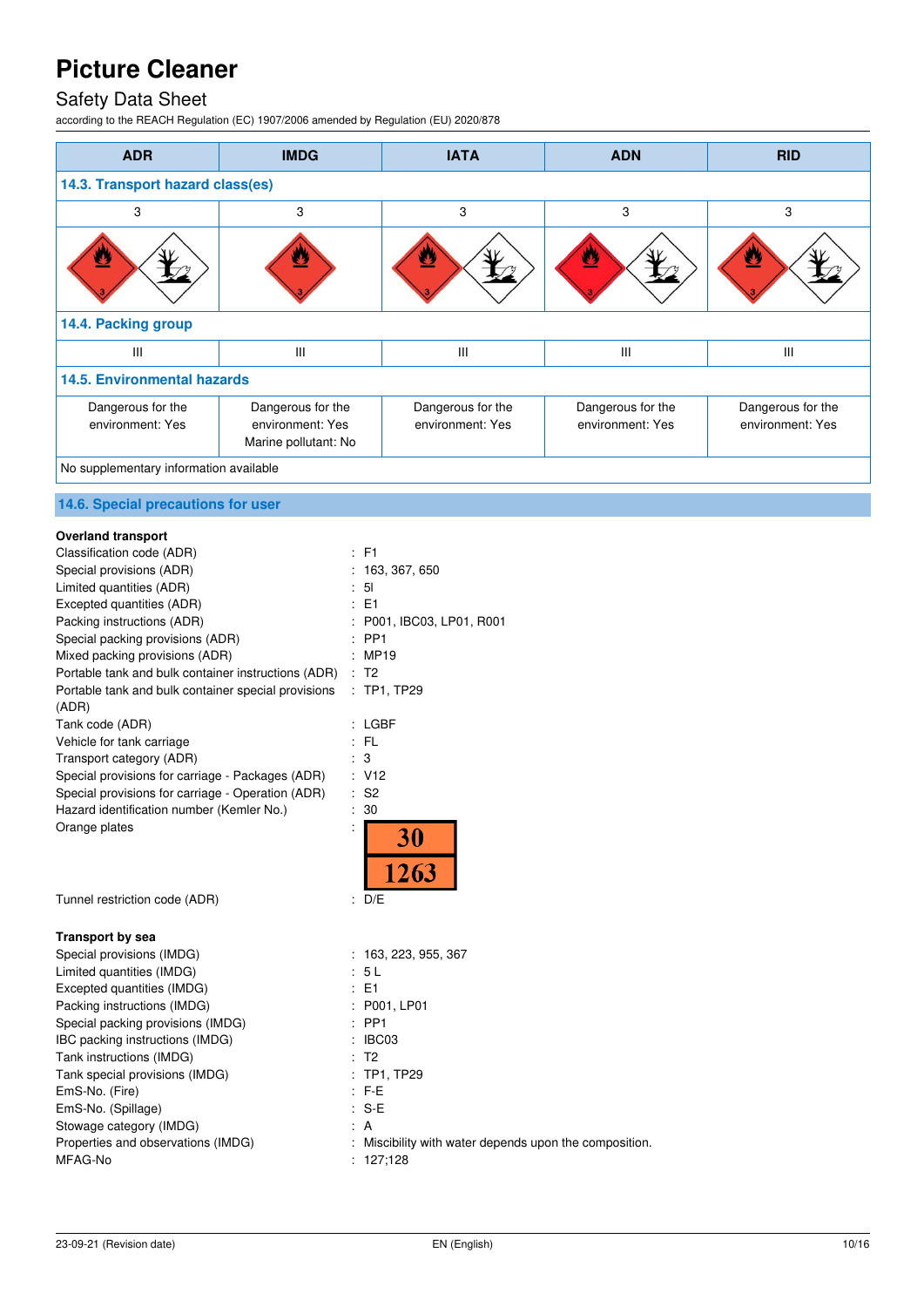# Safety Data Sheet

according to the REACH Regulation (EC) 1907/2006 amended by Regulation (EU) 2020/878

| Air transport<br>PCA Excepted quantities (IATA)<br>PCA Limited quantities (IATA)<br>PCA limited quantity max net quantity (IATA)<br>PCA packing instructions (IATA)<br>PCA max net quantity (IATA)<br>CAO packing instructions (IATA)<br>CAO max net quantity (IATA)                                                                                               | $E = 1$<br>: Y344<br>: 10L<br>: 355<br>: 60L<br>: 366<br>: 220L                                                             |
|--------------------------------------------------------------------------------------------------------------------------------------------------------------------------------------------------------------------------------------------------------------------------------------------------------------------------------------------------------------------|-----------------------------------------------------------------------------------------------------------------------------|
| Special provisions (IATA)                                                                                                                                                                                                                                                                                                                                          | : A3, A72, A192                                                                                                             |
| ERG code (IATA)                                                                                                                                                                                                                                                                                                                                                    | : 3L                                                                                                                        |
| Inland waterway transport                                                                                                                                                                                                                                                                                                                                          | : F1                                                                                                                        |
| Classification code (ADN)                                                                                                                                                                                                                                                                                                                                          | : 163, 367, 650                                                                                                             |
| Special provisions (ADN)                                                                                                                                                                                                                                                                                                                                           | : 5L                                                                                                                        |
| Limited quantities (ADN)                                                                                                                                                                                                                                                                                                                                           | : E1                                                                                                                        |
| Excepted quantities (ADN)                                                                                                                                                                                                                                                                                                                                          | $:$ PP, EX, A                                                                                                               |
| Equipment required (ADN)                                                                                                                                                                                                                                                                                                                                           | : VE01                                                                                                                      |
| Ventilation (ADN)                                                                                                                                                                                                                                                                                                                                                  | ÷.                                                                                                                          |
| Number of blue cones/lights (ADN)                                                                                                                                                                                                                                                                                                                                  | 0                                                                                                                           |
| <b>Rail transport</b><br>Classification code (RID)<br>Special provisions (RID)<br>Limited quantities (RID)<br>Excepted quantities (RID)<br>Packing instructions (RID)<br>Special packing provisions (RID)<br>Mixed packing provisions (RID)<br>Portable tank and bulk container instructions (RID)<br>Portable tank and bulk container special provisions<br>(RID) | $:$ F1<br>: 163, 367, 650<br>: 5L<br>: E1<br>: P001, IBC03, LP01, R001<br>$:$ PP1<br>: MP19<br>: T2<br>$\cdot$<br>TP1, TP29 |
| Tank codes for RID tanks (RID)                                                                                                                                                                                                                                                                                                                                     | $:$ LGBF                                                                                                                    |
| Transport category (RID)                                                                                                                                                                                                                                                                                                                                           | 3                                                                                                                           |
| Special provisions for carriage – Packages (RID)                                                                                                                                                                                                                                                                                                                   | : W12                                                                                                                       |
| Colis express (express parcels) (RID)                                                                                                                                                                                                                                                                                                                              | : CEA                                                                                                                       |
| Hazard identification number (RID)                                                                                                                                                                                                                                                                                                                                 | 30                                                                                                                          |

**14.7. Maritime transport in bulk according to IMO instruments** 

Not applicable

#### **SECTION 15: Regulatory information**

**15.1. Safety, health and environmental regulations/legislation specific for the substance or mixture** 

**15.1.1. EU-Regulations** 

| <b>EU restriction list (REACH Annex XVII)</b>     |                                                                                                                                  |  |
|---------------------------------------------------|----------------------------------------------------------------------------------------------------------------------------------|--|
| <b>Reference code</b>                             | <b>Applicable on</b>                                                                                                             |  |
| 3(a)                                              | Picture Cleaner; butan-1-ol; n-butanol; Hydrocarbons, C9-C12, n-alkanes, iso-alkanes, cyclic, aromatic compounds<br>(16.3%)      |  |
| 3(b)                                              | Picture Cleaner; butan-1-ol; n-butanol; Hydrocarbons, C9-C12, n-alkanes, iso-alkanes, cyclic, aromatic compounds<br>(16.3%)      |  |
| 3(c)                                              | Picture Cleaner; Hydrocarbons, C9-C12, n-alkanes, iso-alkanes, cyclic, aromatic compounds (16.3%); Isotridecanol,<br>ethoxylated |  |
| 40.                                               | butan-1-ol; n-butanol; Hydrocarbons, C9-C12, n-alkanes, iso-alkanes, cyclic, aromatic compounds (16.3%)                          |  |
| Contains no substance on the REACH candidate list |                                                                                                                                  |  |

Contains no REACH Annex XIV substances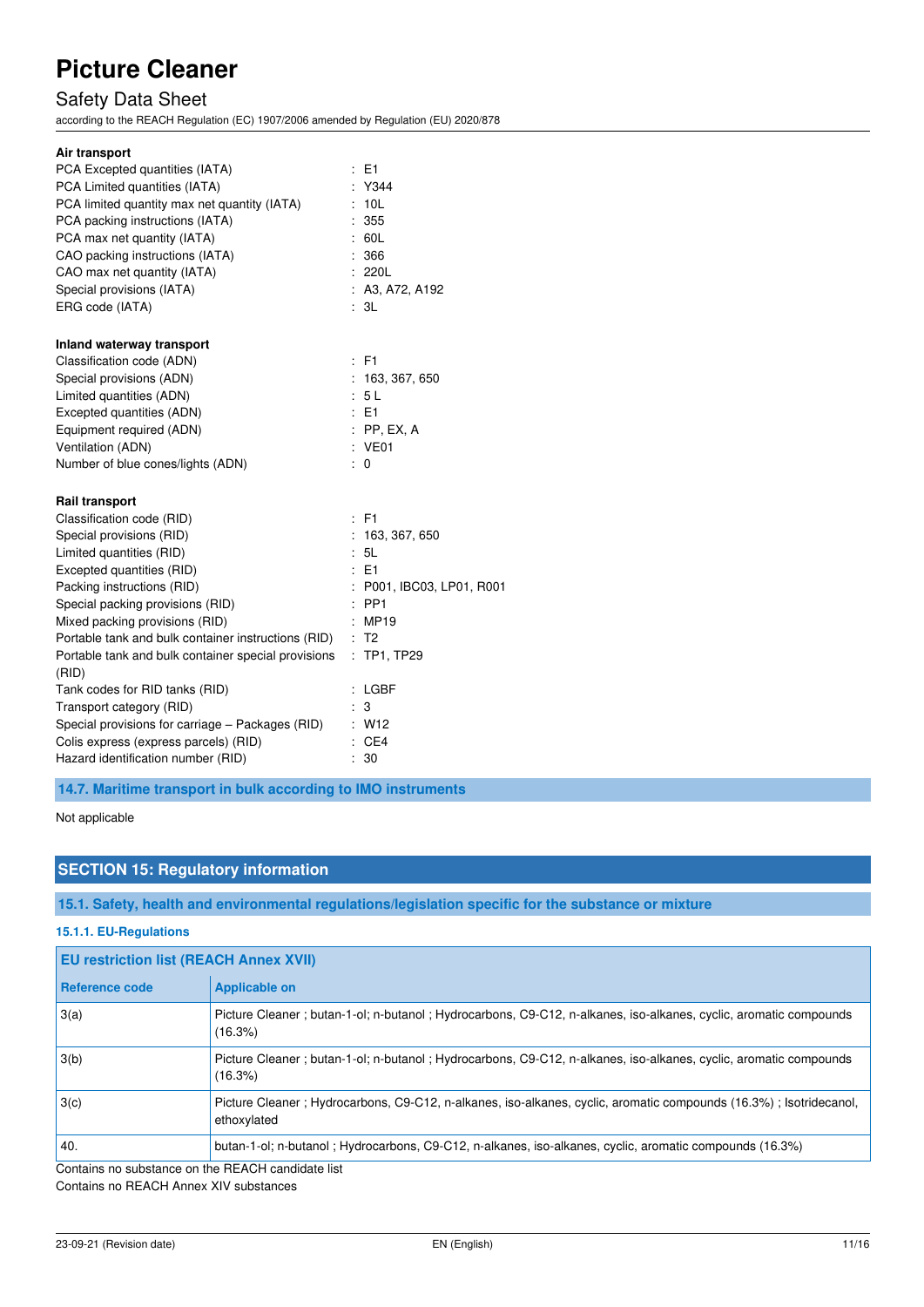### Safety Data Sheet

according to the REACH Regulation (EC) 1907/2006 amended by Regulation (EU) 2020/878

Contains no substance subject to Regulation (EU) No 649/2012 of the European Parliament and of the Council of 4 July 2012 concerning the export and import of hazardous chemicals.

Contains no substance subject to Regulation (EU) No 2019/1021 of the European Parliament and of the Council of 20 June 2019 on persistent organic pollutants

Contains no substance subject to Regulation (EU) 2019/1148 of the European Parliament and of the Council of 20 June 2019 on the marketing and use of explosives precursors.

| <b>CAS-No.</b> | $\%$      |
|----------------|-----------|
| 64742-82-1     | ≥10%      |
| 7732-18-5      | ≥10%      |
|                | $1 - 10%$ |
| 69011-36-5     | - 10%     |
| 71-36-3        | - 10%     |
|                |           |

| Detergent Regulation (648/2004/EC): Labelling of contents: |               |  |
|------------------------------------------------------------|---------------|--|
| <b>Component</b>                                           | $\frac{1}{6}$ |  |
| aliphatic hydrocarbons                                     | ≥30%          |  |
| non-ionic surfactants                                      | < 5%          |  |

#### **Directive 2012/18/EU (SEVESO III)**

| <b>Seveso III Part I (Categories of dangerous substances)</b>                                                                                                                                                                                                                                                                                                              | <b>Qualifying quantity (tonnes)</b> |                   |
|----------------------------------------------------------------------------------------------------------------------------------------------------------------------------------------------------------------------------------------------------------------------------------------------------------------------------------------------------------------------------|-------------------------------------|-------------------|
|                                                                                                                                                                                                                                                                                                                                                                            | <b>Lower-tier</b>                   | <b>Upper-tier</b> |
| P5a FLAMMABLE LIQUIDS<br>- Flammable liquids, Category 1, or<br>- Flammable liquids Category 2 or 3 maintained at a temperature above their boiling<br>point, or<br>— Other liquids with a flash point $\leq 60$ °C, maintained at a temperature above their boiling<br>point                                                                                              | 10                                  | 50                |
| <b>P5b FLAMMABLE LIQUIDS</b><br>- Flammable liquids Category 2 or 3 where particular processing conditions, such as high<br>pressure or high temperature, may create major-accident hazards, or<br>— Other liquids with a flash point $\leq 60$ °C where particular processing conditions, such as<br>high pressure or high temperature, may create major-accident hazards | 50                                  | 200               |
| <b>P5c FLAMMABLE LIQUIDS</b><br>Flammable liquids, Categories 2 or 3 not covered by P5a and P5b                                                                                                                                                                                                                                                                            | 5000                                | 50000             |
| E2 Hazardous to the Aquatic Environment in Category Chronic 2                                                                                                                                                                                                                                                                                                              | 200                                 | 500               |

#### **15.1.2. National regulations**

#### **Netherlands**

| SZW-lijst van kankerverwekkende stoffen                 | : Hydrocarbons, C9-C12, n-alkanes, iso-alkanes, cyclic, aromatic compounds (16.3%) is<br>listed |
|---------------------------------------------------------|-------------------------------------------------------------------------------------------------|
| SZW-lijst van mutagene stoffen                          | : Hydrocarbons, C9-C12, n-alkanes, iso-alkanes, cyclic, aromatic compounds (16.3%) is<br>listed |
| SZW-lijst van reprotoxische stoffen – Borstvoeding      | : None of the components are listed                                                             |
| SZW-lijst van reprotoxische stoffen -<br>Vruchtbaarheid | : None of the components are listed                                                             |
| SZW-lijst van reprotoxische stoffen – Ontwikkeling      | : None of the components are listed                                                             |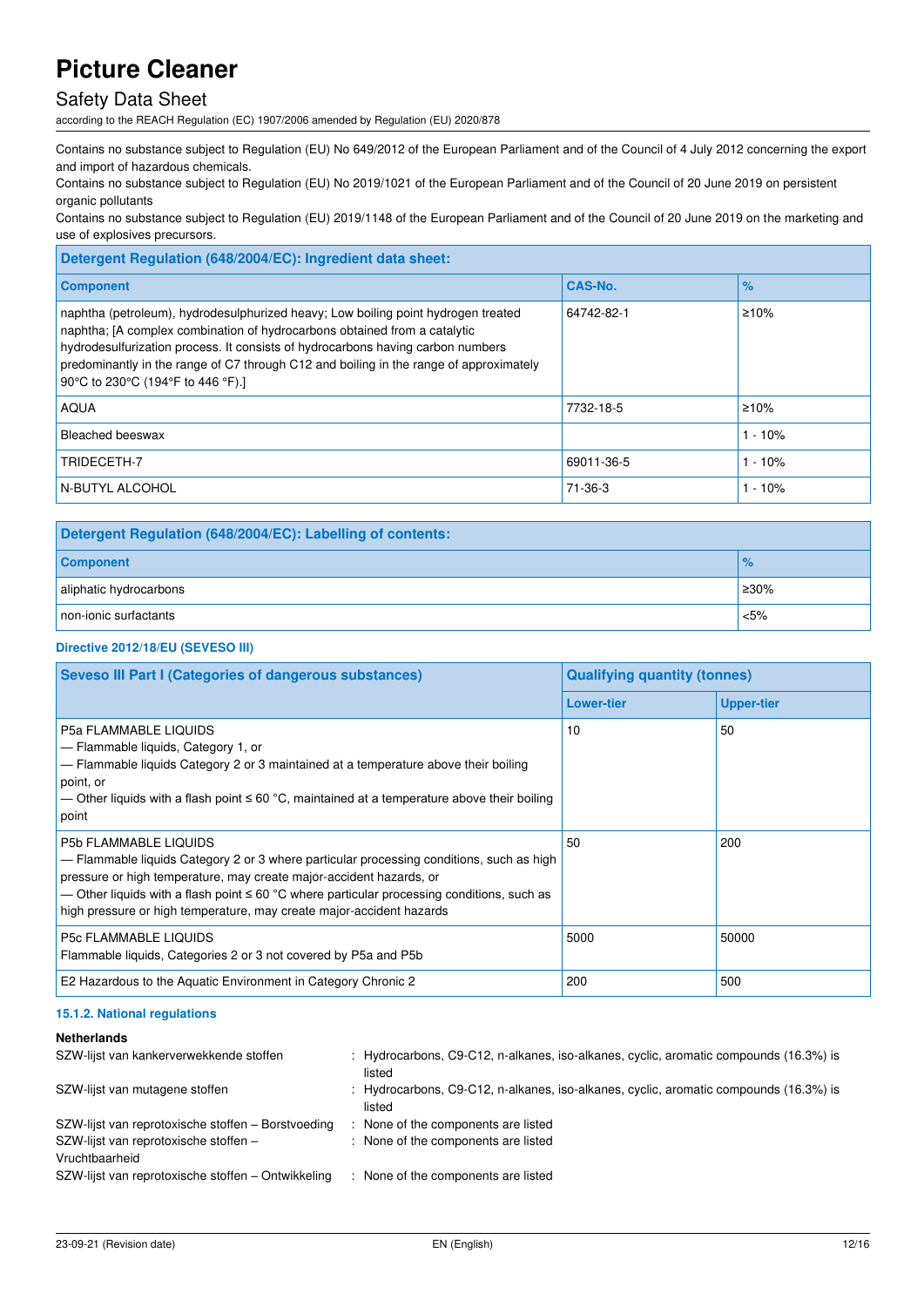### Safety Data Sheet

according to the REACH Regulation (EC) 1907/2006 amended by Regulation (EU) 2020/878

## **15.2. Chemical safety assessment**

No chemical safety assessment has been carried out

### **SECTION 16: Other information**

| <b>Indication of changes</b> |                                                                    |               |                 |
|------------------------------|--------------------------------------------------------------------|---------------|-----------------|
| <b>Section</b>               | <b>Changed item</b>                                                | <b>Change</b> | <b>Comments</b> |
|                              | Supersedes                                                         | Modified      |                 |
|                              | Revision date                                                      | Modified      |                 |
|                              | Proper Shipping Name (IATA)                                        | Modified      |                 |
|                              | SDS EU format                                                      | Modified      |                 |
| 1.1                          | Name                                                               | Added         |                 |
| 2.1                          | Adverse physicochemical, human health and<br>environmental effects | Modified      |                 |
| 2.1                          | Classification according to Regulation (EC)<br>No. 1272/2008 [CLP] | Modified      |                 |
| 2.2                          | Precautionary statements (CLP)                                     | Modified      |                 |
| 2.2                          | Hazard statements (CLP)                                            | Modified      |                 |
| 4.1                          | First-aid measures after eye contact                               | Modified      |                 |
| 4.1                          | First-aid measures general                                         | Modified      |                 |
| 4.2                          | Symptoms/effects after skin contact                                | Modified      |                 |
| 4.2                          | Symptoms/effects after eye contact                                 | Modified      |                 |
| 5.1                          | Suitable extinguishing media                                       | Modified      |                 |
| 5.2                          | Hazardous decomposition products in case of<br>fire                | Modified      |                 |
| 5.3                          | Firefighting instructions                                          | Added         |                 |
| 5.3                          | Protection during firefighting                                     | Modified      |                 |
| 6.1                          | Emergency procedures                                               | Added         |                 |
| 6.1                          | Emergency procedures                                               | Modified      |                 |
| 6.1                          | Protective equipment                                               | Modified      |                 |
| 6.2                          | Environmental precautions                                          | Modified      |                 |
| 6.3                          | Methods for cleaning up                                            | Modified      |                 |
| 6.4                          | Reference to other sections (8, 13)                                | Modified      |                 |
| 7.1                          | Precautions for safe handling                                      | Modified      |                 |
| 7.1                          | Hygiene measures                                                   | Modified      |                 |
| 7.2                          | Storage conditions                                                 | Modified      |                 |
| 8.2                          | Personal protective equipment                                      | Modified      |                 |
| 8.2                          | Respiratory protection                                             | Modified      |                 |
| 8.2                          | Skin and body protection                                           | Modified      |                 |
| 8.2                          | Other information                                                  | Modified      |                 |
| 10.1                         | Reactivity                                                         | Modified      |                 |
| 10.3                         | Possibility of hazardous reactions                                 | Modified      |                 |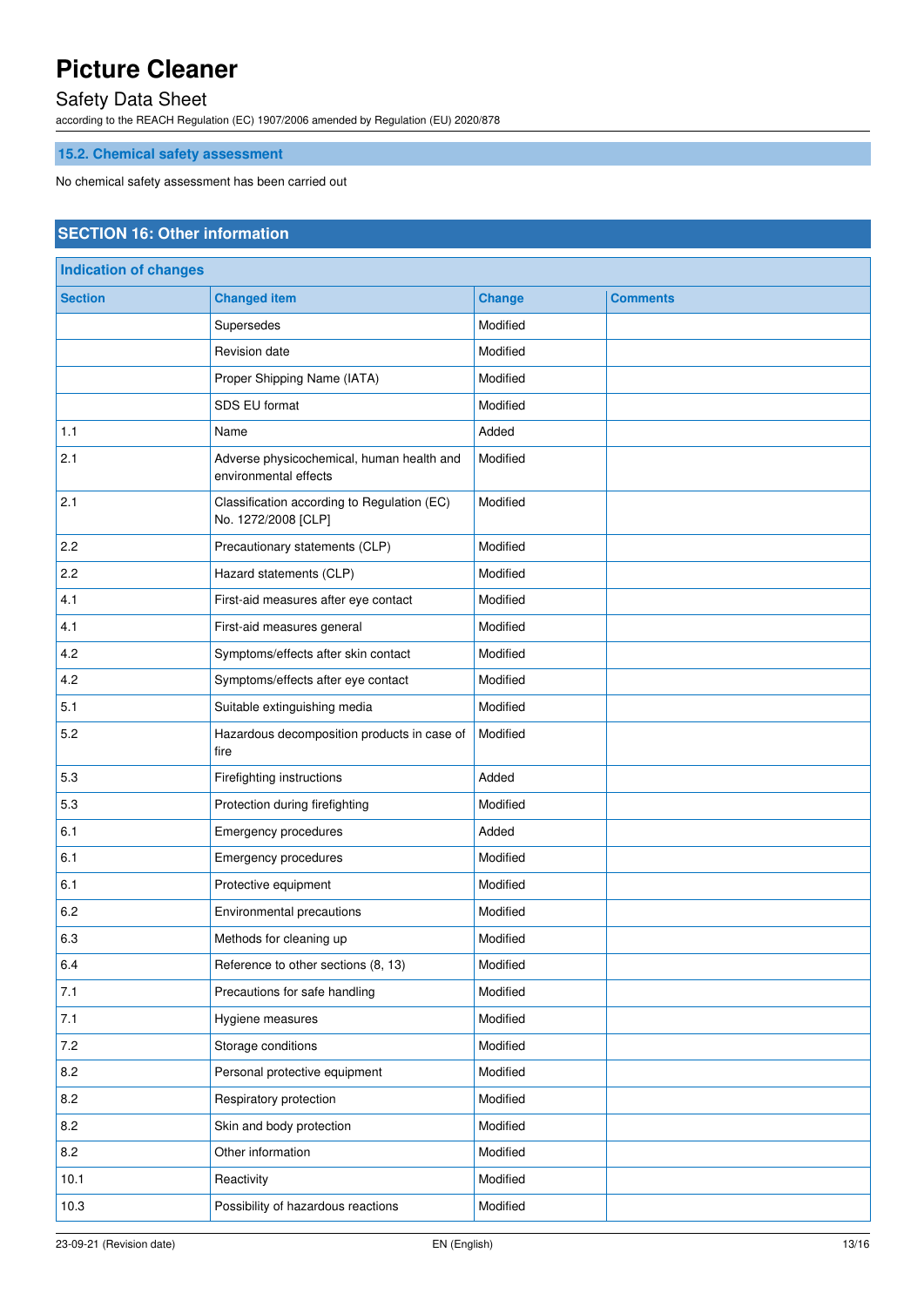# Safety Data Sheet

according to the REACH Regulation (EC) 1907/2006 amended by Regulation (EU) 2020/878

| <b>Indication of changes</b> |                                |               |                 |
|------------------------------|--------------------------------|---------------|-----------------|
| <b>Section</b>               | <b>Changed item</b>            | <b>Change</b> | <b>Comments</b> |
| 10.4                         | Conditions to avoid            | Modified      |                 |
| 12.2                         | Persistence and degradability  | Added         |                 |
| 12.3                         | Bioaccumulative potential      | Added         |                 |
| 13.1                         | Waste disposal recommendations | Added         |                 |
| 13.1                         | Additional information         | Modified      |                 |
| 15.1                         | <b>REACH Annex XVII</b>        | Added         |                 |
| 16                           | Data sources                   | Modified      |                 |
| 16                           | Abbreviations and acronyms     | Modified      |                 |

| <b>Abbreviations and acronyms:</b> |                                                                                                                                                                                        |  |
|------------------------------------|----------------------------------------------------------------------------------------------------------------------------------------------------------------------------------------|--|
| <b>ADR</b>                         | European Agreement concerning the International Carriage of Dangerous Goods by Road                                                                                                    |  |
| <b>CLP</b>                         | Classification Labelling Packaging Regulation; Regulation (EC) No 1272/2008                                                                                                            |  |
| CAS                                | CAS (Chemical Abstracts Service) number                                                                                                                                                |  |
|                                    | CMR: Carcinogeen, Mutageen, Reprotoxisch                                                                                                                                               |  |
|                                    | <b>CSA: Chemical Safety Assessment</b>                                                                                                                                                 |  |
|                                    | <b>CSR: Chemical Safety Report</b>                                                                                                                                                     |  |
| <b>DNEL</b>                        | Derived-No Effect Level                                                                                                                                                                |  |
|                                    | GHS: Globally Harmonized System of Classification and Labelling of Chemicals                                                                                                           |  |
|                                    | EINECS: European Inventory of Existing Commercial Chemical Substances                                                                                                                  |  |
|                                    | IMDG: International Maritime Code for Dangerous Goods                                                                                                                                  |  |
|                                    | IATA: International Air Transport Association                                                                                                                                          |  |
|                                    | LC50: Lethal concentration, 50 percent                                                                                                                                                 |  |
|                                    | LD50: Lethal dose, 50 percent                                                                                                                                                          |  |
| <b>PBT</b>                         | Persistent Bioaccumulative Toxic                                                                                                                                                       |  |
|                                    | PNEC: Predicted No Effect Concentration (for environment)                                                                                                                              |  |
|                                    | REACH: Registration, Evaluation and Authorisation of Chemical substances                                                                                                               |  |
|                                    | RID: Règlement international concernant le transport des marchandises dangereuses par chemin de fer (Regulations<br>Concerning the International Transport of Dangerous Goods by Rail) |  |
|                                    | SVHC: Substances of Very High Concern                                                                                                                                                  |  |
| vPvB                               | Very Persistent and Very Bioaccumulative                                                                                                                                               |  |
|                                    | EC50: Median Effective Concentration (required to induce a 50% effect)                                                                                                                 |  |
| ATE                                | <b>Acute Toxicity Estimate</b>                                                                                                                                                         |  |
| <b>SDS</b>                         | Safety Data Sheet                                                                                                                                                                      |  |
| <b>CLP</b>                         | Classification Labelling Packaging Regulation; Regulation (EC) No 1272/2008                                                                                                            |  |
| <b>REACH</b>                       | Registration, Evaluation, Authorisation and Restriction of Chemicals Regulation (EC) No 1907/2006                                                                                      |  |
| <b>PBT</b>                         | Persistent Bioaccumulative Toxic                                                                                                                                                       |  |
| vPvB                               | Very Persistent and Very Bioaccumulative                                                                                                                                               |  |
| <b>ADN</b>                         | European Agreement concerning the International Carriage of Dangerous Goods by Inland Waterways                                                                                        |  |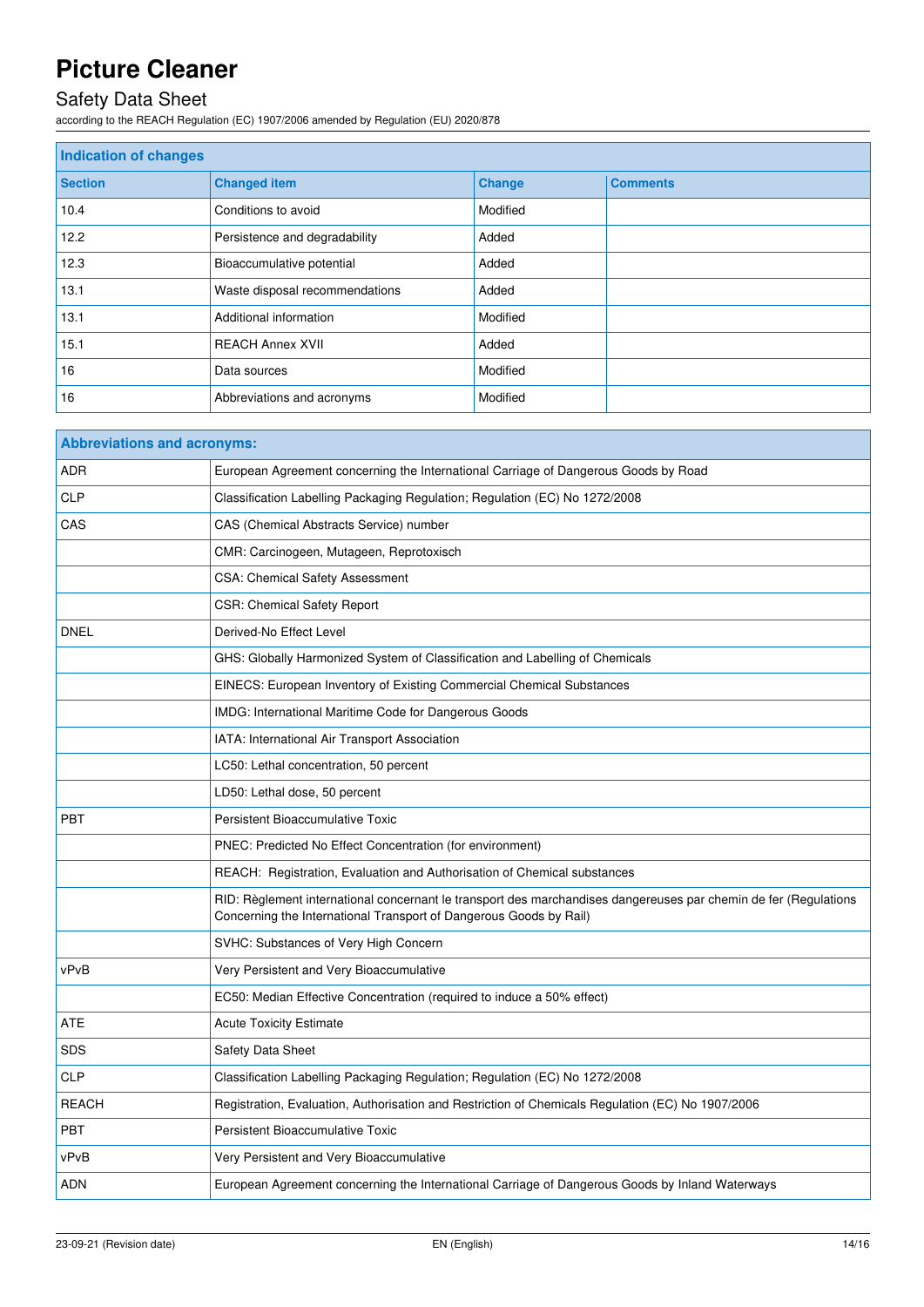### Safety Data Sheet

according to the REACH Regulation (EC) 1907/2006 amended by Regulation (EU) 2020/878

| <b>Abbreviations and acronyms:</b> |                                                                                     |  |
|------------------------------------|-------------------------------------------------------------------------------------|--|
| ADR.                               | European Agreement concerning the International Carriage of Dangerous Goods by Road |  |
| <b>IATA</b>                        | International Air Transport Association                                             |  |
| <b>IMDG</b>                        | International Maritime Dangerous Goods                                              |  |
| <b>RID</b>                         | Regulations concerning the International Carriage of Dangerous Goods by Rail        |  |
| <b>LC50</b>                        | Median lethal concentration                                                         |  |
| LD50                               | Median lethal dose                                                                  |  |
| CAS                                | CAS (Chemical Abstracts Service) number                                             |  |
|                                    | EG-nr.: EINECS- en ELINCS-number                                                    |  |
|                                    | EINECS: European Inventory of Existing Commercial Substances                        |  |
|                                    | OEL: Occupational Exposure Limit                                                    |  |

Data sources **State 1908** CHA (European Chemicals Agency). according to Regulation (EC) No. 1907/2006 (REACH) with its amendment Regulation (EU) 2020/878.

Other information  $\qquad \qquad$ : REACH Disclaimer:

This information is based on current knowledge. Consistency of data in the SDS with CSR is considered, as far as the information is available at the time of compilation (cfr Revision date and Version number). DISCLAIMER OF LIABILITY The information in this SDS was obtained from sources which we believe are reliable. However, the information is provided without any warranty, express or implied, regarding its correctness. The conditions or methods of handling, storage, use or disposal of the product are beyond our control and may be beyond our knowledge. For this and other reasons, we do not assume responsibility and expressly disclaim liability for loss, damage or expense arising out of or in any way connected with the handling, storage, use or disposal of the product. This SDS was prepared and is to be used only for this product. If the product is used as a component in another product, this SDS information may not be applicable.

| <b>Full text of H- and EUH-statements:</b> |                                                                   |  |
|--------------------------------------------|-------------------------------------------------------------------|--|
| Acute Tox. 4 (Oral)                        | Acute toxicity (oral), Category 4                                 |  |
| <b>Aquatic Chronic 2</b>                   | Hazardous to the aquatic environment - Chronic Hazard, Category 2 |  |
| Aquatic Chronic 3                          | Hazardous to the aquatic environment - Chronic Hazard, Category 3 |  |
| Asp. Tox. 1                                | Aspiration hazard, Category 1                                     |  |
| Carc. Not classified                       | Carcinogenicity Not classified                                    |  |
| Eye Dam. 1                                 | Serious eye damage/eye irritation, Category 1                     |  |
| Flam. Liq. 3                               | Flammable liquids, Category 3                                     |  |
| H <sub>226</sub>                           | Flammable liquid and vapour.                                      |  |
| H302                                       | Harmful if swallowed.                                             |  |
| H304                                       | May be fatal if swallowed and enters airways.                     |  |
| H315                                       | Causes skin irritation.                                           |  |
| H318                                       | Causes serious eye damage.                                        |  |
| H319                                       | Causes serious eye irritation.                                    |  |
| H335                                       | May cause respiratory irritation.                                 |  |
| H336                                       | May cause drowsiness or dizziness.                                |  |
| H372                                       | Causes damage to organs through prolonged or repeated exposure.   |  |
| H411                                       | Toxic to aquatic life with long lasting effects.                  |  |